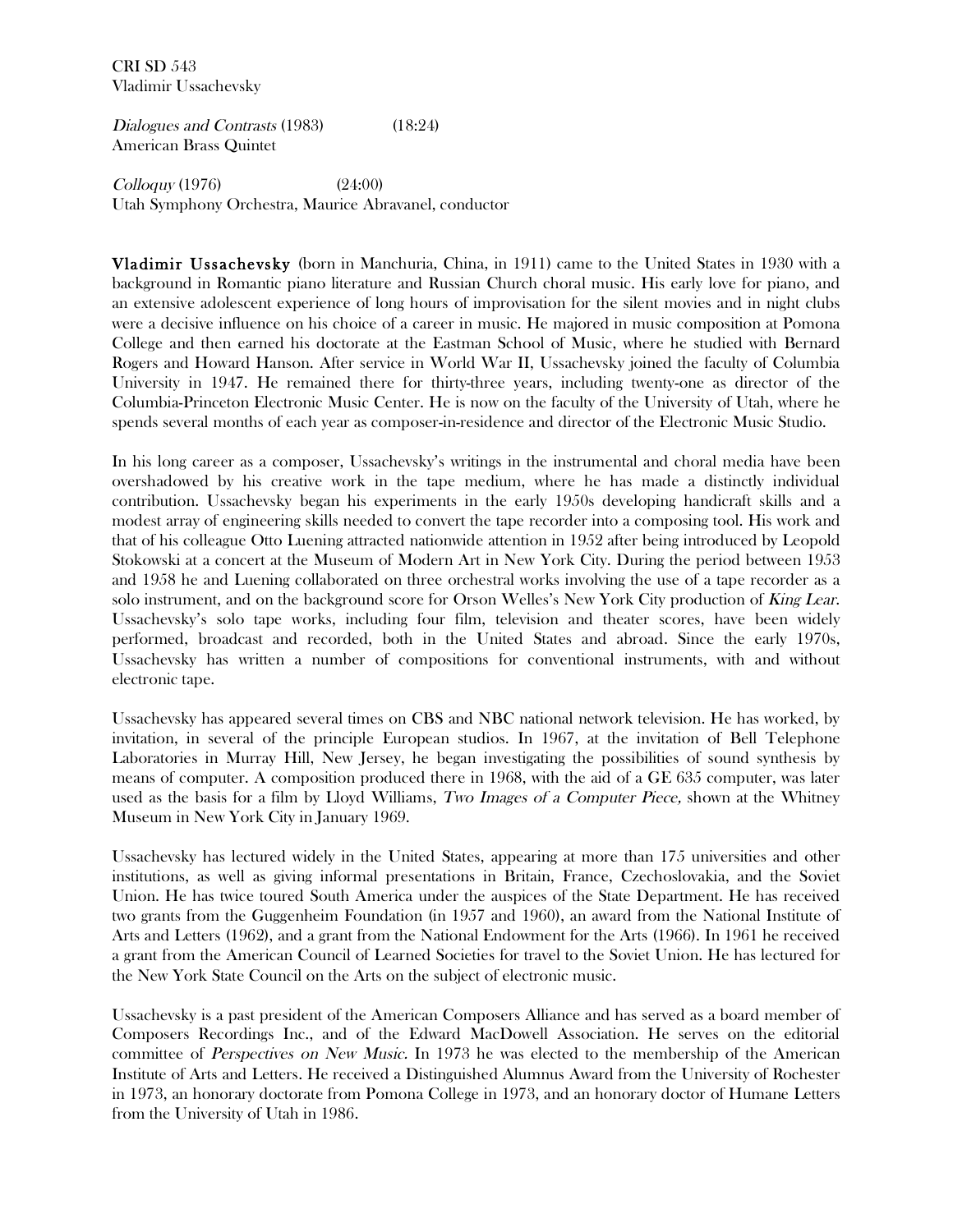Ussachevsky's works may be heard on the Desto, Finnadar, Gramavision, and Folkways labels, and on CRI recordings: SD 112, Piece for Tape Recorder (1955); A Poem in Cycles and Bells for Tape Recorder and Orchestra (with Luening, 1954) and Suite from "King Lear" (with Luening, 1955); SD 227, Of Wood and Brass, Wireless Fantasy (1960); and Concerted Piece for Tape Recorder and Orchestra (with Luening, 1958); SD 263, Computer Piece No. 1 (1968) and Two Sketches for a Computer Piece (1971); SD 297, Three Scenes from the Creation and Missa Brevis; SD 356, Linear Contrasts (1958) and Metamorphosis (1957); ACS 6010, Electronic Music, The Pioneers.

#### Notes on the Music

The title *Dialogues and Contrasts* describes the nature of the exchange which takes place between the performer and the materials committed to tape. In the first movement the exchange is more in the nature of an argument. Though initially each side appears to favor an independent thematic course, as the movement progresses the performers engage in direct response to the statements on tape. The second movement is more subdued and reflective, with many solo passages, particularly from the French horn. Tape joins from time to time with its own version of the fragmented melodic lines. In the last movement it appears as if the instruments and tape each decided to go their own way.

I chose to use only brass-generated sound materials, subjecting them to modifications by electronic and mechanical means. (Special recordings of various brass combinations were made at the University of Utah and processed primarily at the Columbia-Princeton Electronic Music Center.) The materials thus obtained range from slightly-to-completely transformed. The favored texture is predominantly harmonic. A cluster of fifty-six notes made from the vertical juxtaposition of twelve individually recorded brass sonorities opens the work. Some of these sonorities briefly emerge in their original form throughout the composition. There is a suggestion of a chorale in the first movement, a full statement of it at the end of the second movement and additional brief quotations in the last movement.

It may be of interest to mention that the initial idea for weaving modified and "live" brass sounds together in a composition was stimulated by interest expressed in it by the American Brass Quintet some twenty years ago! A brief section was written and, in fact, performed by the Quintet on CBS Sunday Morning. Later some of the brass materials were used in a work for tape alone entitled Of Wood and Brass. The present composition finally realizes the original idea but utilizes none of the earlier versions.

This work was commissioned for performance by the Consortium Commissioning Program of the National Endowment for the Arts. It was premiered by the American Brass Quintet on February 12, 1984 in New York City and has received numerous performances by three other brass quintets elsewhere.

 $Colloguy$  is intended as a fun piece—a musical and verbal interplay between the orchestra, conductor, and tape recorder. In 1954, Otto Luening and I juxtaposed pre-processed sounds on tape with live instrumental ensembles for the first time in our joint composition Rhapsodic Variations for Orchestra and Tape Recorder. This combination is now practiced frequently, though predominantly in conjunction with the smaller chamber groups or with the individual instruments. But many an eyebrow is still raised at the idea of having a recording-playback device sharing the platform with musicians. So Colloquy gives a chance to the tape recorder to plead its case in public debate. The final proof of the legitimacy of this union must, of course, be a musical one.

It has been my own preference since 1951 to experiment with sound materials of all possible sources: musical instruments, sounds from the world at large, and, in recent years, materials produced on synthesizers and computers. When the National Endowment for the Arts agreed to fund my writing a piece for tape and orchestra, and Maestro Maurice Abravanel of the Utah Symphony Orchestra promised to perform it, I formulated and reformulated many possibilities, but finally decided to include the materials of both electronic and non-electronic origin.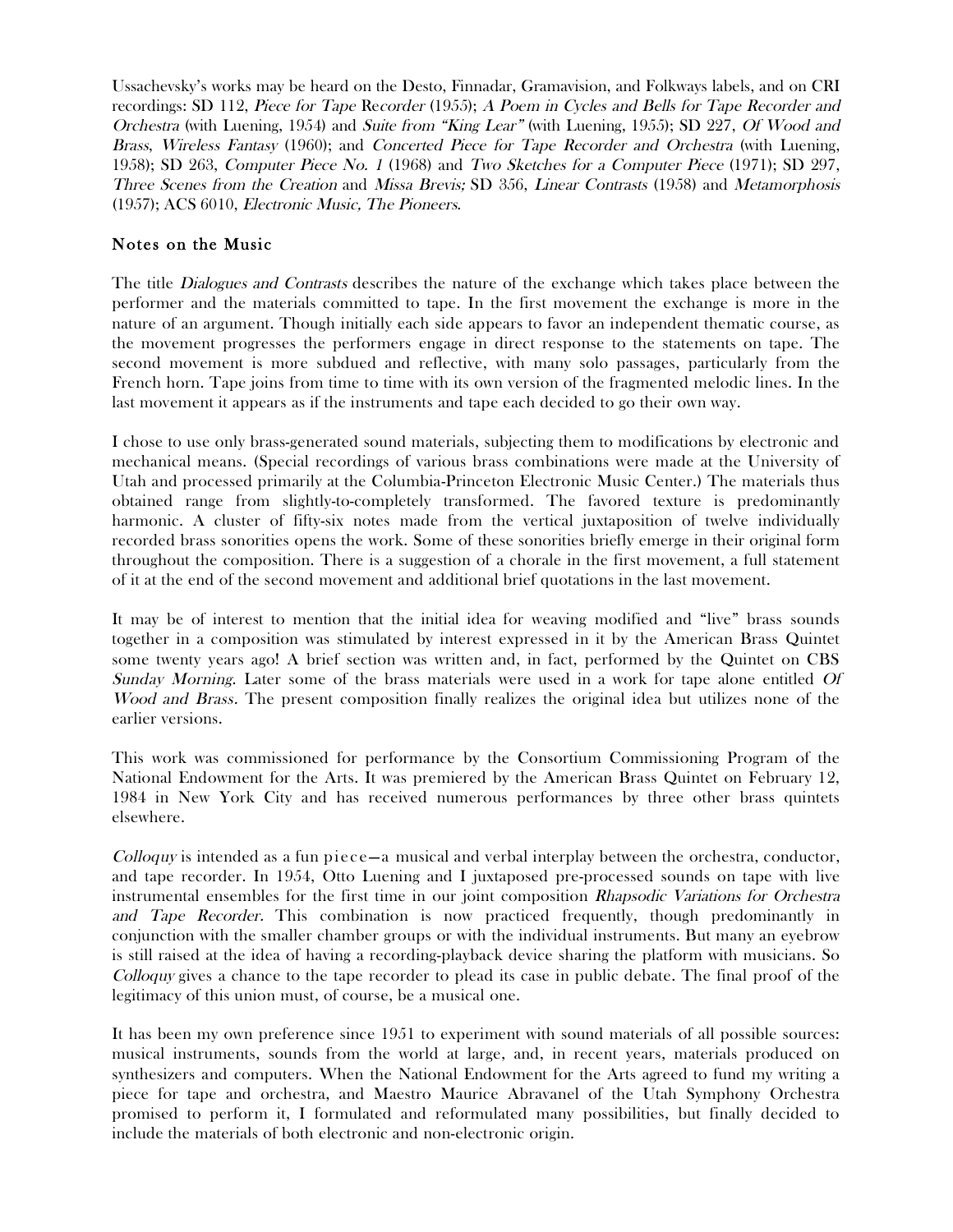The general plan of Colloquy calls for featuring either groups or individual instruments of the orchestra in turn. The materials on the tape have been prepared either to produce an effect of a radical contrast to the orchestra, or to give a sense of being related to or growing out of the orchestral texture. The music featuring various sections of the orchestra is of a kind that I imagined the instrumentalists might enjoy playing without too much struggle with the notes.

The plot assumes that the presence of the tape recorder is ignored by the musicians until it enters with the first distinctly non-orchestral electronic passage. The strings, which are the only instruments playing at the time, after a brief musical flurry, proceed as if nothing has happened. However, the second intrusion of the emboldened tape, now attempting to imitate the earlier passage, proves even more disturbing. The strings and, of course, the conductor attempt twice to proceed, but the tape is growing louder and the intrusion can no longer be ignored. The strings make an angry musical comment, and various chairs then verbally demand to know what is going on. The tape recorder diffidently tries to explain its role and provides several examples of mechanical and electronic transformation of instrumental sounds. When the strings decidedly reject the "new instrument," the conductor asks whether the flutes and oboes would like to have a try. In the second section a reluctance at a wholehearted collaboration is still evident. Flutes and oboes play their kind of music, loyally supported by the orchestra which, at times, is clearly impatient to get along on its own. But the tape passages, completely electronic in origin, are more closely integrated with the orchestral material and tend to relate more closely in timbre to the sound of the winds. Further verbal comments clarify the function of the tape recorder in its role as an important tool in the preparation of the sound materials and as a performing instrument. (Though the tape recorder does not admit it, a lot of additional electronic gear is required to produce the variety of effects which are assembled, often manually, into the final tape.) In the remaining sections of the tape, materials are derived from the highly-modified instrumental sources, namely, the snare drum and bass clarinet. Enrichment or a radical modification of the familiar timbres, and a passing of sounds between several loud speakers illustrates possibilities which are not inherently idiomatic to the live instrumental groups.

My original text has been partially put into verse by the American poet X.J. Kennedy. In the few lines added by me for this recording, I tried to match his humor. The voice of the tape recorder is mine, somewhat disfigured by electronic manipulation. The voice of the conductor is that of Maurice Abravanel. The comments of the orchestral chairs are spoken by Salt Lake City actors Margaret Crowell, Richard Kramer, and Gene Pack, and by New York actors Eve Collier and Owen Rackleff.

—Vladimir Ussachevsky

#### Section I.

Player No. 1: Who's butting in?

Player No. 2: Hey! What's that? The nachtmusik of some stray alley cat?

Conductor: Strings! Will you please be quiet? Order, order. This is no feline, but a tape-recorder.

Player No. 1: A tape-recorder! Comes the revolution! Who let it in to make this noise pollution?

Tape-Recorder: Don't be alarmed. Excuse me please for taking part uninvited in your music making.

Player No. 2: Good grief. It talks.

Player No. 1: Who are you, anyhow?

Tape-Recorder: Your humble friend. If I could, I'd bow.

Player No. 2: A friend to whom?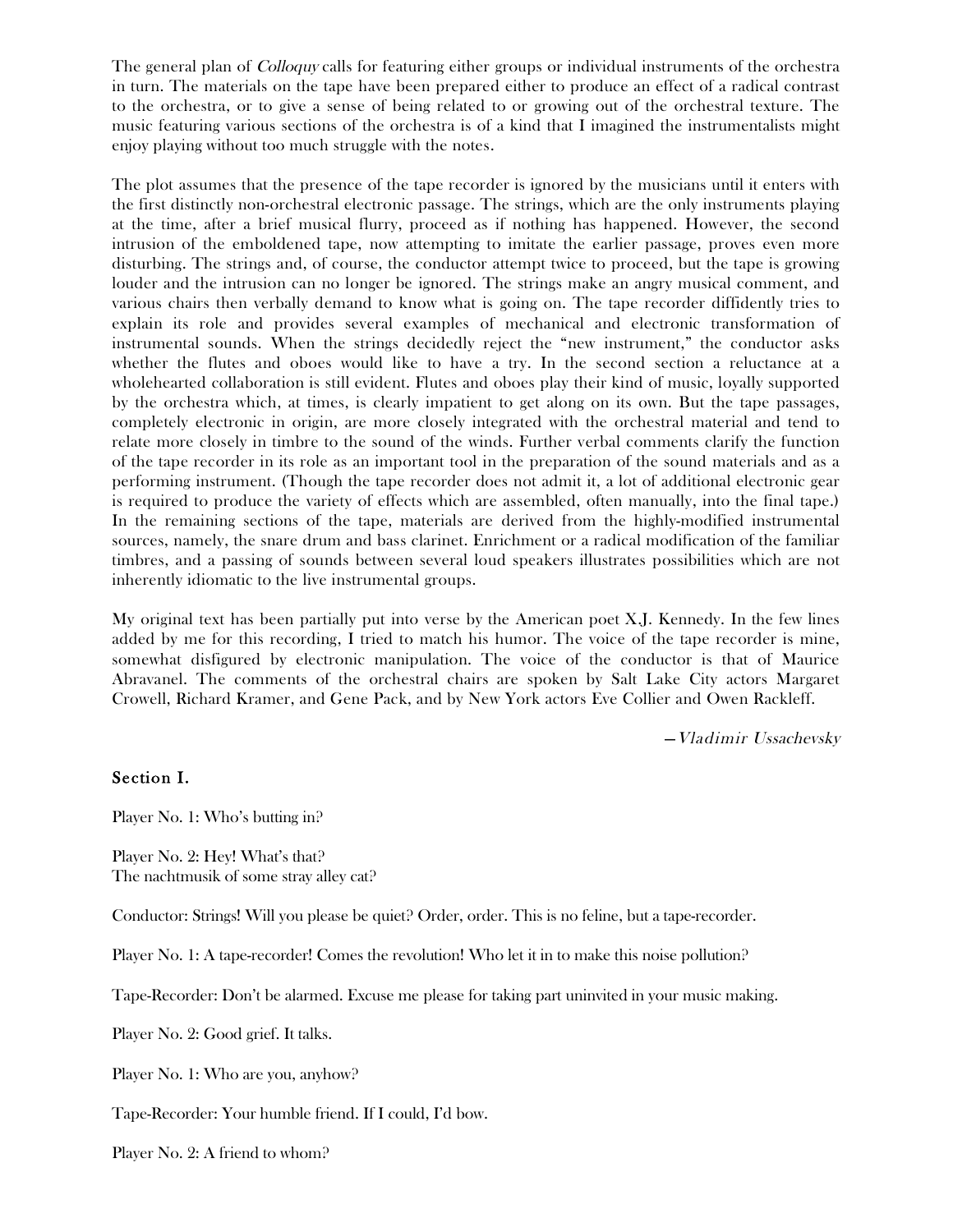Tape-Recorder: A friend to musicians and many others in skilled composers' hands I invent new sounds. By speeding up the tape or slowing it I change An instrument's timbre and increase its range. (Example of transformed triangle) One drum is stretched beyond its usual norm... (Example of transformed snare-drum.) Thick unison of strings becomes a howling storm. (Example of transformed strings.)

Player No. 1: Well, strings . . . Maestro . . . is this our kin? This Martian! Would you invite it in?

Conductor: No!

### Section II.

Conductor: I am sorry, tape recorder. As you see The strings don't care to keep you company. Is it perhaps an oboe or a flute Your electronic aid can better suit? Let's ask them. Flutes and oboes are you game?

Player No. 3: If game's the word, we'll try.

Conductor: Begin then, if you're ready.

Tape Recorder: So am I.

### Section III

Player No. 1: That sounds quite different. But isn't it synthetic?

Tape Recorder: Indeed it is. Why so unsympathetic? A synthesizer was my sound source. But I transformed much of it, of course.

Player No. 2: Well, show us more. Transform some sounds of a real bassoon.

Tape Recorder: Bassoon . . . (Example of bassoon transformation.) I love an experiment involving that peculiar instrument.

Player No. 4: What do you mean *peculiar*? I object. You squawk-box! How would you like your panel wrecked?

Tape Recorder: Pardon. I meant no slur. To modify a spectrum as complex as yours is quite like shifting colors around in the rainbow. Why don't you play and let me join you at times. Then I can demonstrate—that is, if I am forgiven.

Player No. 4: The things you have to do to make a living!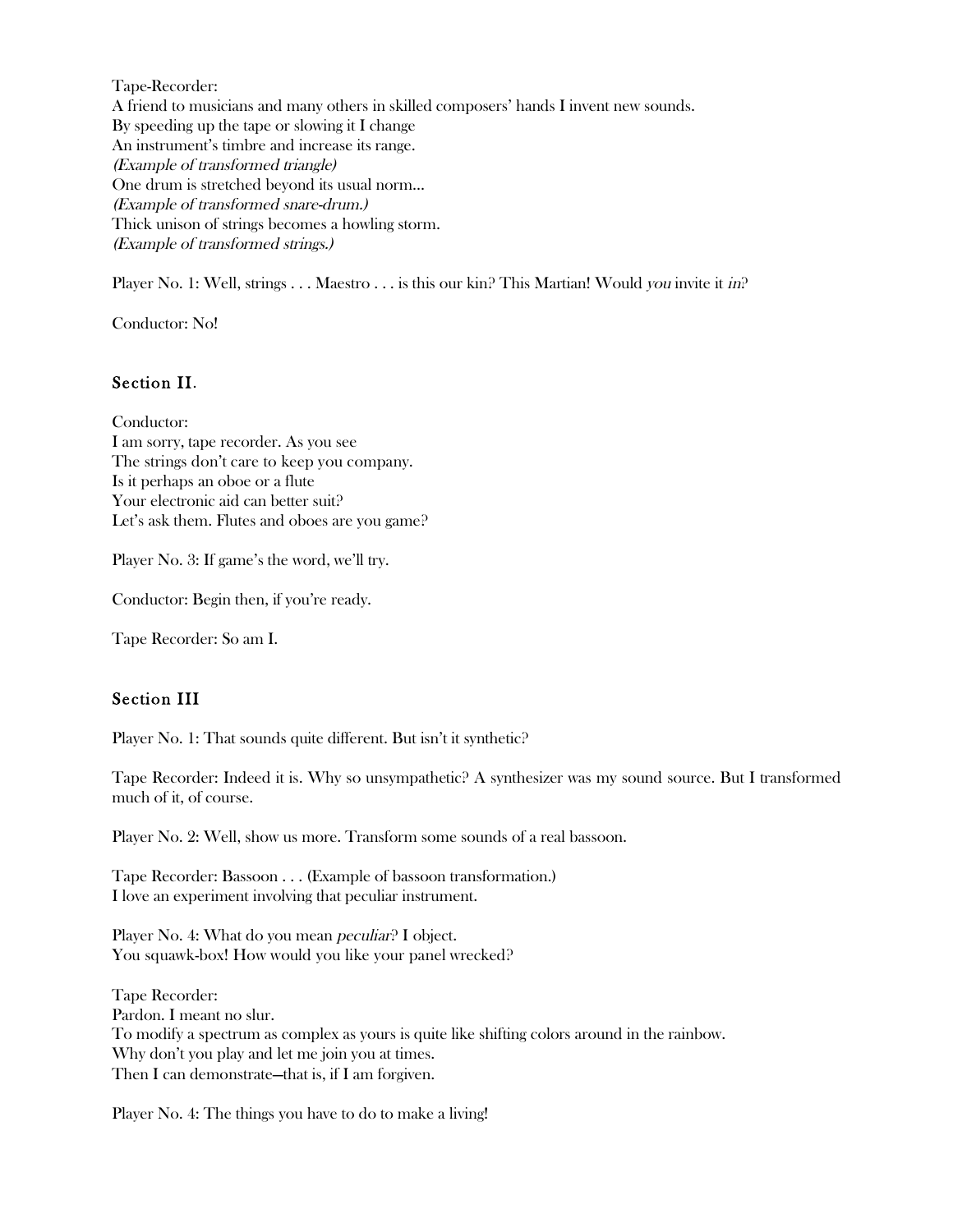# Section IV.

Conductor: Keep going tape. You might yet win the day.

Player No. 5: I say, what have we got to fear from this machine? Let us be fair; after all it is our guest. Maybe it has more tricks than we have seen.

Tape Recorder: I do. I love to demonstrate my skill.

Player No. 1: That's obvious. Maestro, if you will, Isn't there something jazzier we might play?

Conductor: Of course. Enough of this repartee. Now tape recorder, join us would you mind?

Tape Recorder: You . . . you are inviting me? You are very kind.

(The orchestra plays Section IV. Just before the final chord the tape recorder says:)

Tape Recorder: Thank you very kindly.

## Notes on the Performers

When the American Brass Quintet (Raymond Mase, trumpet: Chris Gekker, trumpet; David Wakefield, horn; Michael Powell, trombone; Robert Biddlecome, bass trombone) was founded in 1960, brass chamber music seemed a novelty. Concert audiences were skeptical, and modern music for such a group was almost non-existent. Even so, their first Carnegie Hall recital, in 1962, earned rave reviews. During the more than twenty-five years since then, the American Brass Quintet has become what many consider to be the country's most distinguished ensemble of its kind. In addition to performing its annual concert series in New York, the Quintet regularly tours throughout the United States and Europe; it recently completed an extended tour of Japan and the People's Republic of China. It has represented the United States at the Zagreb Biennale Festival in Yugoslavia, and the Festival of Shiraz in Iran, the Spoleto Festival in Italy, the Edinburgh Festival, and the Casals Festival, and it has appeared under the auspices of the State Department in Australia and in Central and South America.

The American Brass Quintet is in residence at The Juilliard School in the winter and at the Aspen Music Festival during the summer. The group has premiered a long list of new works in addition to its own editions of compositions from the Renaissance and Baroque periods. More than one hundred new works have been composed for them, by such composers as Gilbert Amy, Henry Brant, Elliott Carter, Jacob Druckman, Meyer Kupferman, William Schuman, Ralph Shapey, and Virgil Thomson. The Quintet has produced twenty-seven records, and may be heard on CRI recordings: SD 229, Etter: Concerto for Brass Quintet, Strings and Percussion and Sonic Sequence; SD 327, Bazelon: Brass Quintet.

Maurice Abravanel was born in Greece and raised in Lausanne, Switzerland, where he first conducted at the age of sixteen. He studied in Berlin with Kurt Weill and received his first professional experience as guest conductor of the Berlin Opera. Following his 1932 symphonic debut in Paris, he became guest conductor of the Paris National Opera and musical director of the Balanchine Ballet Company in both Paris and London. A three-month engagement as guest conductor in Sydney and Melbourne was extended to two years, during which he led many Australian premieres.

When the Metropolitan Opera engaged Abravanel in 1936, he was the youngest conductor ever to step to its podium. After two years he left to conduct works of Kurt Weill both in New York and on tour. He became the conductor and musical director of the Utah Symphony Orchestra in 1947. During his tenure of more than three decades, the Utah Symphony became one of America's most respected orchestras, touring the United States and Europe and amassing an impressive list of recording credits. In 1979, Abravanel